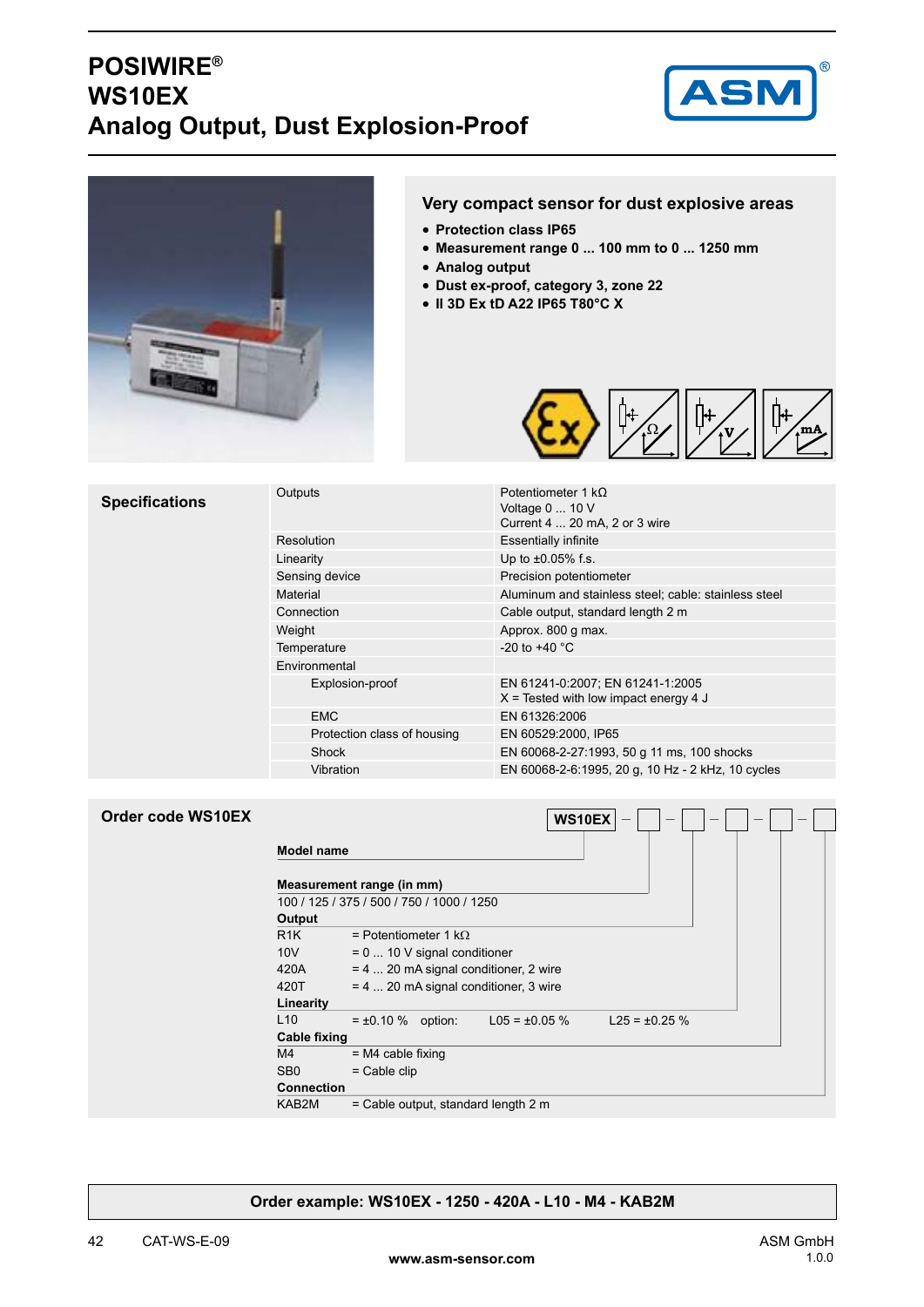### **POSIWIRE® WS10EX Analog Output, Dust Explosion-Proof**



|                                   | Range | Max. pull-out force | Min. pull-in force |
|-----------------------------------|-------|---------------------|--------------------|
| Cable forces,<br>typical at 20 °C | [mm]  | [N]                 | [N]                |
|                                   | 100   | 4.7                 | 3.0                |
|                                   | 125   | 4.6                 | 2.4                |
|                                   | 375   | 7.4                 | 3.9                |
|                                   | 500   | 5.5                 | 2.8                |
|                                   | 750   | 7.6                 | 3.8                |
|                                   | 1000  | 5.3                 | 2.9                |
|                                   | 1250  | 4.6                 | 2.4                |

#### **Outline drawing**



Dimensions informative only. For guaranteed dimensions

Dimensions in mm [inch]

consult factory.



| 375; 750<br>12.4          | <b>Dimensions</b> in mm | Range |  |  |
|---------------------------|-------------------------|-------|--|--|
|                           |                         |       |  |  |
| 100; 125; 500; 1000; 1250 |                         |       |  |  |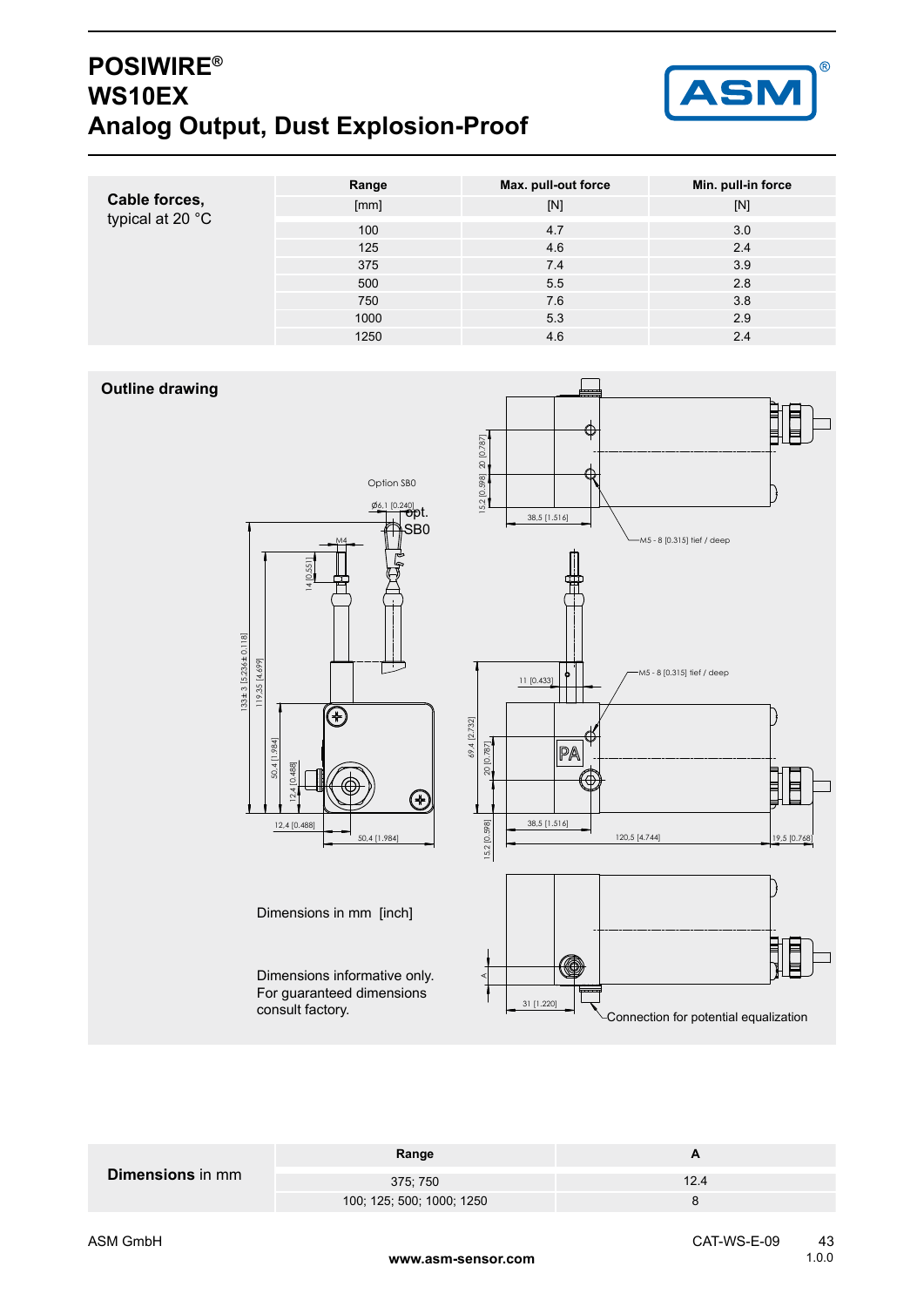# **POSIWIRE® R1K and 10V Analog Output**



| <b>Voltage divider R1K</b><br>Potentiometer impedance<br>1 k $\Omega$ ±10 %<br>Potentiometer<br>Thermal coefficient<br>$\pm 25 \times 10^{-6}$ / °C f.s.<br>Sensitivity<br>Depends on the measuring range, individual<br>sensitivity of the sensor is specified on the label<br>Voltage divider utilization range<br>Approx. 3 %  97 %<br>$-20$ +85 °C<br>Operating temperature<br><b>Output signals</b><br>The metal wiper of the potentiometer must be<br>$\left(\right. +\mathsf{V}\mathsf{in}\right.$<br>protected against current load!<br>Electrical current flow impact on the wiper causes<br>linearity errors and shortens the lifetime of the<br><b>R1K</b><br>potentiometer.<br>$\left( +V_{\text{out}}\right)$<br>More information:<br>http://www.asm-sensor.com/asm/pdf/pro/ws_poti_technote_en.pdf<br>$\in$ GND<br>18  27 V DC non stabilized<br><b>Excitation voltage</b><br><b>Signal conditioner</b><br><b>Excitation current</b><br>20 mA max.<br><b>10V and 10V5</b><br>10V: 0  10 V DC; 10V5: 0.5  10 V DC<br>Output voltage<br>Voltage output<br>Output current<br>2 mA max.<br>$> 5 k\Omega$<br>Output load<br>$\pm 50 \times 10^{-6}$ / °C f.s.<br>Stability (temperature)<br>Protection<br>Reverse polarity, short circuit<br>Output noise<br>$0.5 \text{ mV}_{\text{RMS}}$<br>$-20$ +85 °C<br>Operating temperature<br><b>EMC</b><br>According EN 61326:2006<br><b>Output signals</b><br>∈ Excitation +<br>10 <sub>V</sub><br>← Excitation GND<br>$\leq$ Signal +<br>010V<br>-∈Signal GND<br>Signal name<br><b>Signal wiring</b><br><b>10V</b><br>R <sub>1</sub> K<br>Cable color<br>Connector pin no.<br>White<br>$\mathbf{1}$<br>$+V$ in<br>Excitation $+$ + |  |                           |  |  |                                               |  |
|-----------------------------------------------------------------------------------------------------------------------------------------------------------------------------------------------------------------------------------------------------------------------------------------------------------------------------------------------------------------------------------------------------------------------------------------------------------------------------------------------------------------------------------------------------------------------------------------------------------------------------------------------------------------------------------------------------------------------------------------------------------------------------------------------------------------------------------------------------------------------------------------------------------------------------------------------------------------------------------------------------------------------------------------------------------------------------------------------------------------------------------------------------------------------------------------------------------------------------------------------------------------------------------------------------------------------------------------------------------------------------------------------------------------------------------------------------------------------------------------------------------------------------------------------------------------------------------------------------------------------------------------------------------------------------------------|--|---------------------------|--|--|-----------------------------------------------|--|
|                                                                                                                                                                                                                                                                                                                                                                                                                                                                                                                                                                                                                                                                                                                                                                                                                                                                                                                                                                                                                                                                                                                                                                                                                                                                                                                                                                                                                                                                                                                                                                                                                                                                                         |  | <b>Excitation voltage</b> |  |  | 32 V DC max. at 1 k $\Omega$ (max. power 1 W) |  |
|                                                                                                                                                                                                                                                                                                                                                                                                                                                                                                                                                                                                                                                                                                                                                                                                                                                                                                                                                                                                                                                                                                                                                                                                                                                                                                                                                                                                                                                                                                                                                                                                                                                                                         |  |                           |  |  |                                               |  |
|                                                                                                                                                                                                                                                                                                                                                                                                                                                                                                                                                                                                                                                                                                                                                                                                                                                                                                                                                                                                                                                                                                                                                                                                                                                                                                                                                                                                                                                                                                                                                                                                                                                                                         |  |                           |  |  |                                               |  |
|                                                                                                                                                                                                                                                                                                                                                                                                                                                                                                                                                                                                                                                                                                                                                                                                                                                                                                                                                                                                                                                                                                                                                                                                                                                                                                                                                                                                                                                                                                                                                                                                                                                                                         |  |                           |  |  |                                               |  |
|                                                                                                                                                                                                                                                                                                                                                                                                                                                                                                                                                                                                                                                                                                                                                                                                                                                                                                                                                                                                                                                                                                                                                                                                                                                                                                                                                                                                                                                                                                                                                                                                                                                                                         |  |                           |  |  |                                               |  |
|                                                                                                                                                                                                                                                                                                                                                                                                                                                                                                                                                                                                                                                                                                                                                                                                                                                                                                                                                                                                                                                                                                                                                                                                                                                                                                                                                                                                                                                                                                                                                                                                                                                                                         |  |                           |  |  |                                               |  |
|                                                                                                                                                                                                                                                                                                                                                                                                                                                                                                                                                                                                                                                                                                                                                                                                                                                                                                                                                                                                                                                                                                                                                                                                                                                                                                                                                                                                                                                                                                                                                                                                                                                                                         |  |                           |  |  |                                               |  |
|                                                                                                                                                                                                                                                                                                                                                                                                                                                                                                                                                                                                                                                                                                                                                                                                                                                                                                                                                                                                                                                                                                                                                                                                                                                                                                                                                                                                                                                                                                                                                                                                                                                                                         |  |                           |  |  |                                               |  |
|                                                                                                                                                                                                                                                                                                                                                                                                                                                                                                                                                                                                                                                                                                                                                                                                                                                                                                                                                                                                                                                                                                                                                                                                                                                                                                                                                                                                                                                                                                                                                                                                                                                                                         |  |                           |  |  |                                               |  |
|                                                                                                                                                                                                                                                                                                                                                                                                                                                                                                                                                                                                                                                                                                                                                                                                                                                                                                                                                                                                                                                                                                                                                                                                                                                                                                                                                                                                                                                                                                                                                                                                                                                                                         |  |                           |  |  |                                               |  |
|                                                                                                                                                                                                                                                                                                                                                                                                                                                                                                                                                                                                                                                                                                                                                                                                                                                                                                                                                                                                                                                                                                                                                                                                                                                                                                                                                                                                                                                                                                                                                                                                                                                                                         |  |                           |  |  |                                               |  |
|                                                                                                                                                                                                                                                                                                                                                                                                                                                                                                                                                                                                                                                                                                                                                                                                                                                                                                                                                                                                                                                                                                                                                                                                                                                                                                                                                                                                                                                                                                                                                                                                                                                                                         |  |                           |  |  |                                               |  |
|                                                                                                                                                                                                                                                                                                                                                                                                                                                                                                                                                                                                                                                                                                                                                                                                                                                                                                                                                                                                                                                                                                                                                                                                                                                                                                                                                                                                                                                                                                                                                                                                                                                                                         |  |                           |  |  |                                               |  |
|                                                                                                                                                                                                                                                                                                                                                                                                                                                                                                                                                                                                                                                                                                                                                                                                                                                                                                                                                                                                                                                                                                                                                                                                                                                                                                                                                                                                                                                                                                                                                                                                                                                                                         |  |                           |  |  |                                               |  |
|                                                                                                                                                                                                                                                                                                                                                                                                                                                                                                                                                                                                                                                                                                                                                                                                                                                                                                                                                                                                                                                                                                                                                                                                                                                                                                                                                                                                                                                                                                                                                                                                                                                                                         |  |                           |  |  |                                               |  |
|                                                                                                                                                                                                                                                                                                                                                                                                                                                                                                                                                                                                                                                                                                                                                                                                                                                                                                                                                                                                                                                                                                                                                                                                                                                                                                                                                                                                                                                                                                                                                                                                                                                                                         |  |                           |  |  |                                               |  |
|                                                                                                                                                                                                                                                                                                                                                                                                                                                                                                                                                                                                                                                                                                                                                                                                                                                                                                                                                                                                                                                                                                                                                                                                                                                                                                                                                                                                                                                                                                                                                                                                                                                                                         |  |                           |  |  |                                               |  |
|                                                                                                                                                                                                                                                                                                                                                                                                                                                                                                                                                                                                                                                                                                                                                                                                                                                                                                                                                                                                                                                                                                                                                                                                                                                                                                                                                                                                                                                                                                                                                                                                                                                                                         |  |                           |  |  |                                               |  |
|                                                                                                                                                                                                                                                                                                                                                                                                                                                                                                                                                                                                                                                                                                                                                                                                                                                                                                                                                                                                                                                                                                                                                                                                                                                                                                                                                                                                                                                                                                                                                                                                                                                                                         |  |                           |  |  |                                               |  |
|                                                                                                                                                                                                                                                                                                                                                                                                                                                                                                                                                                                                                                                                                                                                                                                                                                                                                                                                                                                                                                                                                                                                                                                                                                                                                                                                                                                                                                                                                                                                                                                                                                                                                         |  |                           |  |  |                                               |  |
|                                                                                                                                                                                                                                                                                                                                                                                                                                                                                                                                                                                                                                                                                                                                                                                                                                                                                                                                                                                                                                                                                                                                                                                                                                                                                                                                                                                                                                                                                                                                                                                                                                                                                         |  |                           |  |  |                                               |  |
|                                                                                                                                                                                                                                                                                                                                                                                                                                                                                                                                                                                                                                                                                                                                                                                                                                                                                                                                                                                                                                                                                                                                                                                                                                                                                                                                                                                                                                                                                                                                                                                                                                                                                         |  |                           |  |  |                                               |  |
|                                                                                                                                                                                                                                                                                                                                                                                                                                                                                                                                                                                                                                                                                                                                                                                                                                                                                                                                                                                                                                                                                                                                                                                                                                                                                                                                                                                                                                                                                                                                                                                                                                                                                         |  |                           |  |  |                                               |  |
|                                                                                                                                                                                                                                                                                                                                                                                                                                                                                                                                                                                                                                                                                                                                                                                                                                                                                                                                                                                                                                                                                                                                                                                                                                                                                                                                                                                                                                                                                                                                                                                                                                                                                         |  |                           |  |  |                                               |  |
|                                                                                                                                                                                                                                                                                                                                                                                                                                                                                                                                                                                                                                                                                                                                                                                                                                                                                                                                                                                                                                                                                                                                                                                                                                                                                                                                                                                                                                                                                                                                                                                                                                                                                         |  |                           |  |  |                                               |  |
|                                                                                                                                                                                                                                                                                                                                                                                                                                                                                                                                                                                                                                                                                                                                                                                                                                                                                                                                                                                                                                                                                                                                                                                                                                                                                                                                                                                                                                                                                                                                                                                                                                                                                         |  |                           |  |  |                                               |  |

| <b>Signal wiring</b> | R <sub>1</sub> K  | <b>10V</b>            | Cable color  | Connector pin no. |
|----------------------|-------------------|-----------------------|--------------|-------------------|
|                      | $+V_{\text{in}}$  | Excitation $+$ +      | White        |                   |
|                      | <b>GND</b>        | <b>Excitation GND</b> | <b>Brown</b> |                   |
|                      | $+V_{\text{out}}$ | Signal +              | Green        | ບ                 |
|                      |                   | Signal GND            | Yellow       | 4                 |
|                      |                   |                       |              |                   |

**Connection**

View to sensor connector



CONN-M12-8F